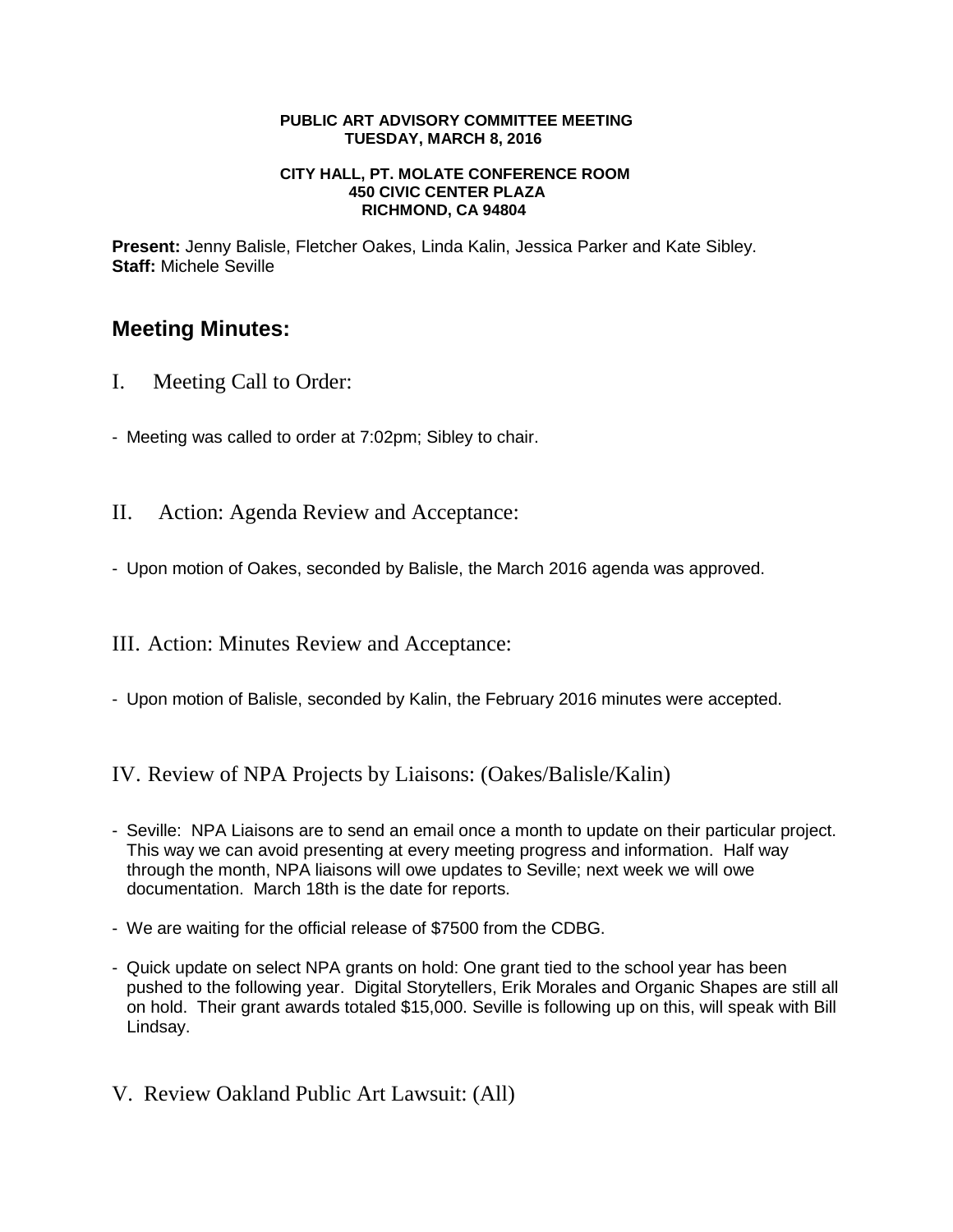- Recent developments with Oakland Public Arts ordinance lawsuit, further cement the position that we can't move until we learn and understand the outcome of the lawsuit.
- Art ordinance does not violate the constitution/uncompensated takings; there is not a precedent for this kind of action; could have a ripple effect all over the US public arts networks.
- Question from Sibley about whether Oakland has connected with other cities to get "Friends of the Court" briefs. Other cities have a similar ordinance, including Emeryville and San Francisco, and could be useful allies.
- Americans for the Arts and the Public Arts network could increase media coverage. Economic vitality argument is a key component. Richard Mitchell might be a good speaker and advocate for this issue

VI. Update: SF Mime Troupe (Oakes)

- Oakes took photos of Kennedy Park and submitted to the troupe organizer.
- July 23rd 2016 is the date they are looking to book; but they haven't yet started the booking process.
- Oakes has been in conversation with a number of people from the organization but is expecting a call on Monday to firm up plans.

VII. Review Public Art Maintenance of "Torque" (All)

- Fletcher took photos; contrary to what Cesar Zepeda mentioned; there does not seem to be falling bricks. Fletcher reported discoloring on the tiles (not bricks). Michelle is going to meet with Cesar to discuss the tile project and also bringing artists to different parts of Richmond.
- Quick question: what is going to happen to Hilltop mall? The mall is currently involved in bankruptcy filings; could be a lot of options including a major art center.

### VII. Staff Report: (Seville)

- Gayle McLaughlin has asked Seville to submit an annual report on behalf of the Public Arts Commission. It might be useful to have a few public art grant recipients describe their projects and the nature of their work.
- Neighborhood Public Art program is going strong and council might be pleased/proud to hear about these diverse and innovative art projects in Richmond. NPA is seeking positive budget